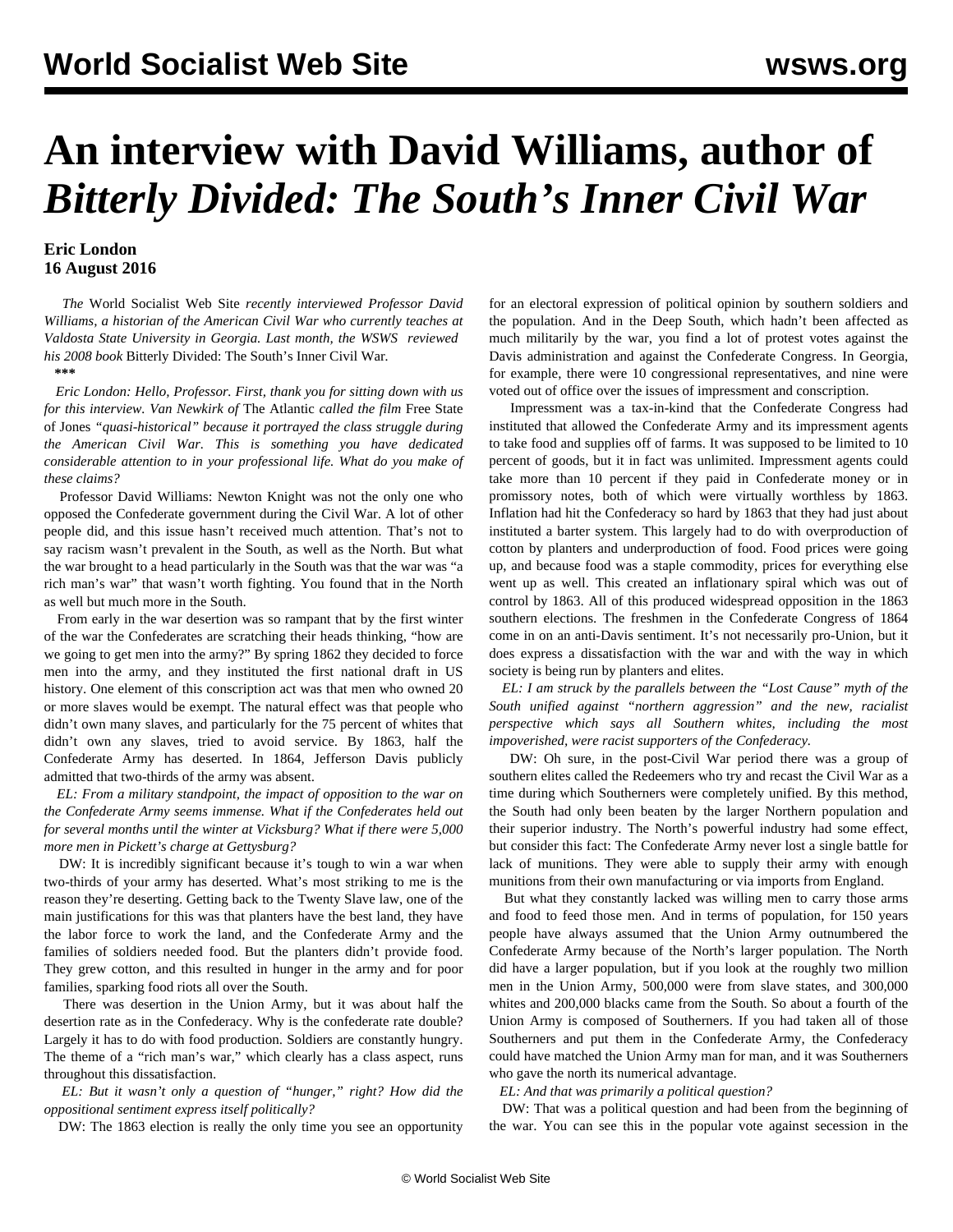South. Today we still get this argument that southern whites were all for secession, but if you look at the initial popular vote on the question of war, only in three states can we say that most voters voted for secession: Alabama, Mississippi and South Carolina. Remember that at the time voting is restricted to white males. In Georgia, the vote was very close, but we think a slight majority voted against secession. The same was true in Louisiana. In Texas the vote was overwhelmingly against secession, and Secessionists took the state government in a literal coup d'état.

 In the Upper South, the initial vote against secession was overwhelming. The South goes into the Civil War very divided. It is only after Ft. Sumter and Lincoln's call for 75,000 volunteers that you get an upsurge of excitement and a considerable number of volunteers for the Confederate army who are motivated by a pro-war hysteria caused by planters threatening poor whites that the North was going to take their farms and rape their wives.

 That goes away pretty quickly, and through the summer of 1861 desertion really starts to affect the Southern Army. Immediately the Confederacy faced the problem that many were deserting and not many were volunteering to take their places.

 As the desertions grow in late 1862, early 1863, deserters are bringing their weapons home, and there is literally a civil war going on within the South between the Confederacy and "lay out gangs" composed of deserters, draft dodgers and sometimes runaway slaves, like the gang depicted in *Free State of Jones*. By 1863, one newspaper in Georgia pointed out that the South was fighting itself harder than it ever fought the North.

 *EL: There was also opposition to the war in the North, as evidenced by Copperhea d figures like Clement Vallandi gham and through events like the riots that took place in New York City in July 1863. How did this differ from anti war sentiment in the South?*

 DW: There was certainly opposition to the war in the North, which was widespread to such an extent that in 1863 the Northern Congress passes its own draft act. This sparks antidraft race riots across the North. This was not just in New York City, but also Boston, Chicago, and places like Troy, New York. But it pales in comparison with what is going on in the South. In the North you could be antiwar and pro-Union. The vast wheat fields in the Midwest provided the Army with food.

 *EL: But wasn't there an ideological element to this, too? In the 1864 elections, it was the Union soldiers who "voted as they shot" and turned out overwhelmingly for Lincoln.*

 DW: Most Northerners didn't go into the war as strict abolitionists. Initially they didn't want to fight to free the slaves. But they come to abolitionism somewhat reluctantly mainly because they knew that slavery was the central issue of the war. Even if the war were to end with a Union victory and with slavery intact, they knew that the issue that brought the war into existence would still exist. The idea that starts to develop in the minds of white Northerners by 1864 is: "If we are to defeat the Confederacy, slavery needs to die with it."

 *EL: So anti-Slavery sentiment grew as it became clearer that the abolition of slavery was a military necessity?*

 DW: Yes, and it comes as a response to what blacks are doing themselves. In 1861, Lincoln goes into the war saying it's not a war against slavery, it is strictly to preserve the Union. But as the war continues, blacks are showing up at Union military camps across Virginia and Kentucky saying they want to be free. The stated policy of the Union Army at first was to turn them away and send them back. And blacks by the hundreds of thousands still show up at camps saying, "Ok you want me to go back? I'm not going back." And so how do you deal with that?

 In 1861, the US Congress passes the first Confiscation Act which declares that slaves are contraband of war. But that doesn't legally end their status as slaves. They are still legally considered slaves by the federal government. Part of what Lincoln is arguing in 1861 is that secession is

illegal and all Union laws still apply in the seceded states, including the Fugitive Slave Act. This means the government has an obligation to return slaves. But they couldn't physically do that because they were blocked by the Confederate Army. The slaves knew that and they used it very effectively.

 And as we get into 1862, this is causing a lot of confusion from officers in the Union military as the army moves southward.

 *EL: And at this point, attempts are made in South Carolina and by General Fremont in Missouri to free the slaves.*

 DW: David Hunter in North and South Carolina and the coast of Georgia, as well as Fremont in Missouri, declare the slaves free. Lincoln says, "No, it's too soon." By early 1863 Lincoln was inclined to want to free the slaves, but he was afraid of what was going on in the border states.

 Another issue was that there was some desertion in the Union Army and not a lot of volunteering. Lincoln is beginning to view emancipation as a solution to the manpower problem, too. The 1862 Congress passes the Second Confiscation Act. Lincoln had some problems with it because it declared that as a punishment for slaveholders, the slaves belonging to Confederate supporters would be henceforth and forever free. That's the legal birth of the Emancipation Proclamation. The dilemma that places on Lincoln is: how do you decide which slaveholders are Confederate supporters and which are union supporters? The answer he comes up with is the Emancipation Proclamation. If the slaveholder is behind enemy lines, their slaves are free. But the slaves were taking advantage of this by claiming they came from behind Confederate lines. This is a central theme in my book "*I Freed Myself: African-American Self-emancipation in the Civil War Era*."

 *EL: In the period immediately following the Civil War, there is an explosion of the class struggle both North and South. Figures like Albert Parsons, who served in the Confederate Army but who was opposed to slavery, emerges as a leading anarchist. Wendell Phillips, a leading abolitionist, later declares himself a socialist and defends the Paris Commune of 1871.*

 DW: To some extent I see continuity between Southern opposition to the Confederacy and the emergence of the class struggle. A lot of that has its origins in the Civil War formation of trade unions. To some extent these were formed to avoid conscription, both in the North and South.

 *EL: And after the Civil War, the 1870s and 1880s marked the beginning of the "Labor Wars" with the Great Railroad rebellion of 1877 and the Homestead Strike, for example.* Bitterly Divided *speaks of a strike wave breaking out during the war in the South. Can you speak on this?*

 DW: There were industrial strikes in places like Columbus, Georgia, Richmond, Virginia, Augusta, Georgia, Selma, Alabama and elsewhere. This was mainly over not so much wages, but the inability of wages to keep up with the cost of living. Another issue that spurred some of these strikes, in Columbus in particular, was that the Confederate government would contract with local manufacturers to provide goods for the army and to employ soldiers' wives so that they could have some support, and so their husbands would be less likely to desert from the army.

 What a lot of these contractors would do is they'd take the Confederacy's money, but they weren't passing it on in the form of required wages to these women. And the women knew it. So, a lot of them were striking over that. That happened in Richmond as well. This happened without a lot of success because there was such desperation that they would fire the striking workers and bring in replacements.

 Another thing that worked against the success of strikes in the South during the war was that the Confederate Draft Act did exempt from the draft certain classes of industrial workers. Any workers employed in warrelated factories like cannon factories and gunpowder factories were excused as long as they held those jobs. But if they threatened to strike, as many of them did, the conscript officer would come and they would be